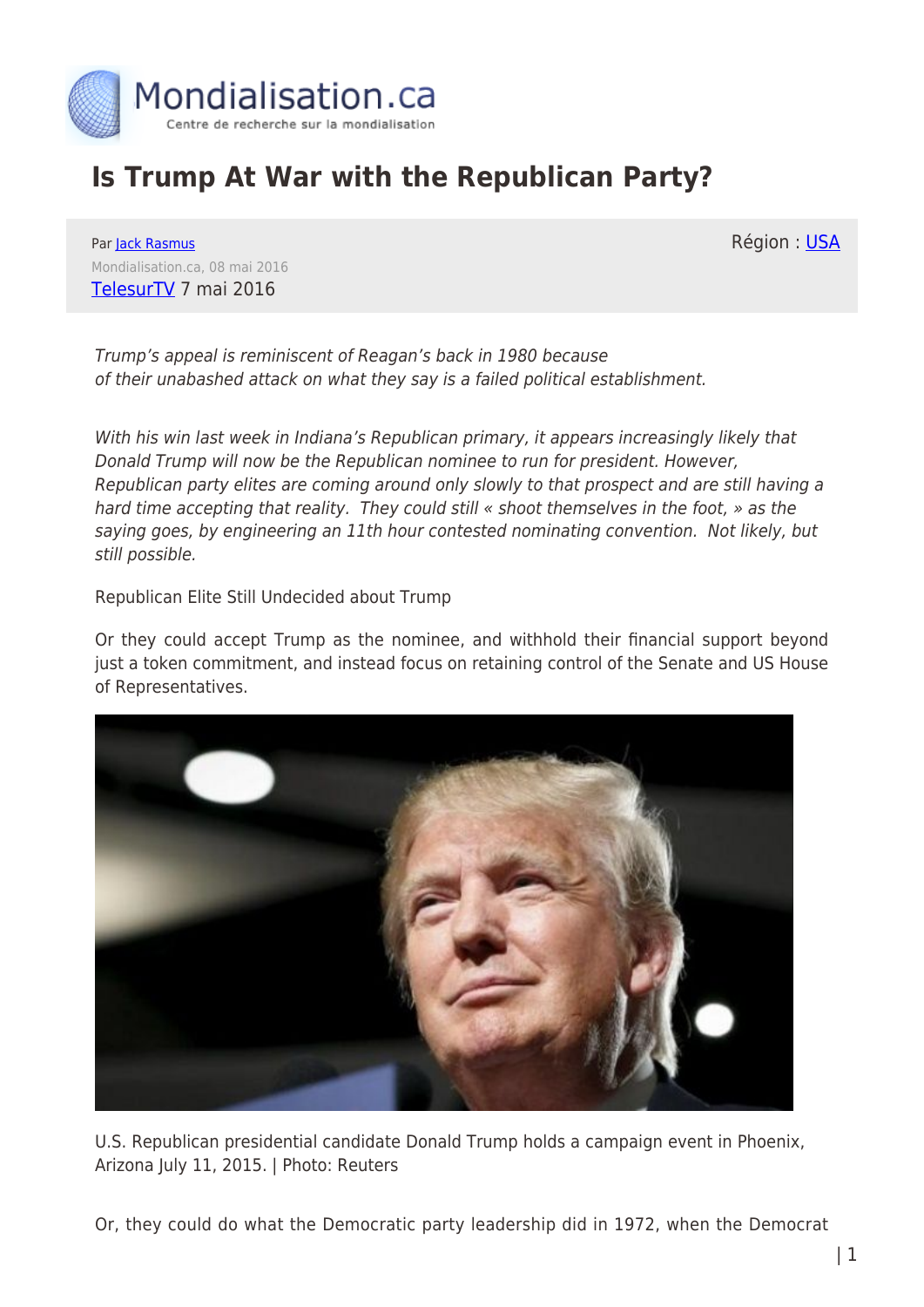party elite faced a grassroots populist revolution from below in the form of the George McGovern's challenge to Democratic party leaders and McGovern's eventual 1972 nomination. That is, they could quietly throw their support behind McGovern's Republican opponent at the time, Richard Nixon, which ex-president Lyndon Johnson and other high level Democrat party leaders did. They could support Hillary, in other words.

The Republican party elite is quite capable of doing that in Trump's case. A growing number of Republican party leaders are already coming to believe that Hillary is not all that bad an option for them. More Republican billionaires are considering the same. For example, the notorious Koch brothers, ultra-conservative multi-billionaires in the US, have already signaled publicly they could support Hillary if Trump becomes the Republican nominee. And Hillary's husband, Bill, is reported to be aggressively courting with some success-other billionaire Republicans, seeking money and support for Hillary in exchange for what in return one can only guess.

## The Trump-Ryan Exchange

That the Republican party leaders have still not decided what to do about Trump was reflected in the past week's verbal exchanges between Trump and Republican U.S. House Speaker Paul Ryan, one of the top leaders of the party. Last month Ryan was clearly being discussed by the « insiders » of the party as the Republican nominee if Trump failed to get the nomination on the first ballot at the convention, and there was a need to select a candidate other than Trump. Ryan was at the top of that list.

Ryan's initial public statement after Trump's opponents, John Kasich and Ted Cruz, dropped out of the race this past week was that he, Ryan, could not yet support Trump's policies or his nomination. Nor would he meet with him. Ryan was clearly speaking on behalf of the rest of the Republican establishment. They were probably testing Trump. Would he come to them and tell them what they wanted to hear, supporting free trade, cutting social security, providing more tax cuts for big business, repeal Obamacare, etc. Refusing to be upstaged by Ryan, however, Trump quickly retorted publicly that he was not ready to support Ryan's policies either, and was not interested in meeting with Ryan in any event. In short, the Trump-Republican leadership relationship remains fluid, and it is not yet clear what the Republican elite has decided to do with Trump, their presumptive party nominee now that Kasich and Cruz dropped out.

Trump As 'Outside the Outsiders'

What the Trump-Ryan exchange this past week reflects is that Trump never loses an opportunity to position himself 'outside' the two party system, including his own Republican party. U.S. presidential candidates typically like to run as « Washington outsiders » in U.S. presidential elections. Blame all the problems of the country on the « insiders, » i.e. the politicians in Washington. That was Cruz's strategy, even though he himself was a Washington « insider » as a Senator. But Trump « out-Cruzed » Cruz in the primaries and went one step further, positioning himself as outside the two party system itself, not just the Washington establishment. It's what voters wanted to hear.

In this year's election, that's a theme that has great appeal whether on the left or the right: attack the party system itself as corrupt and non-responsive to average Americans' interests, not just the Washington establishment. The unresponsive party system has become a kind of proxy for an unresponsive political system itself, which more voters are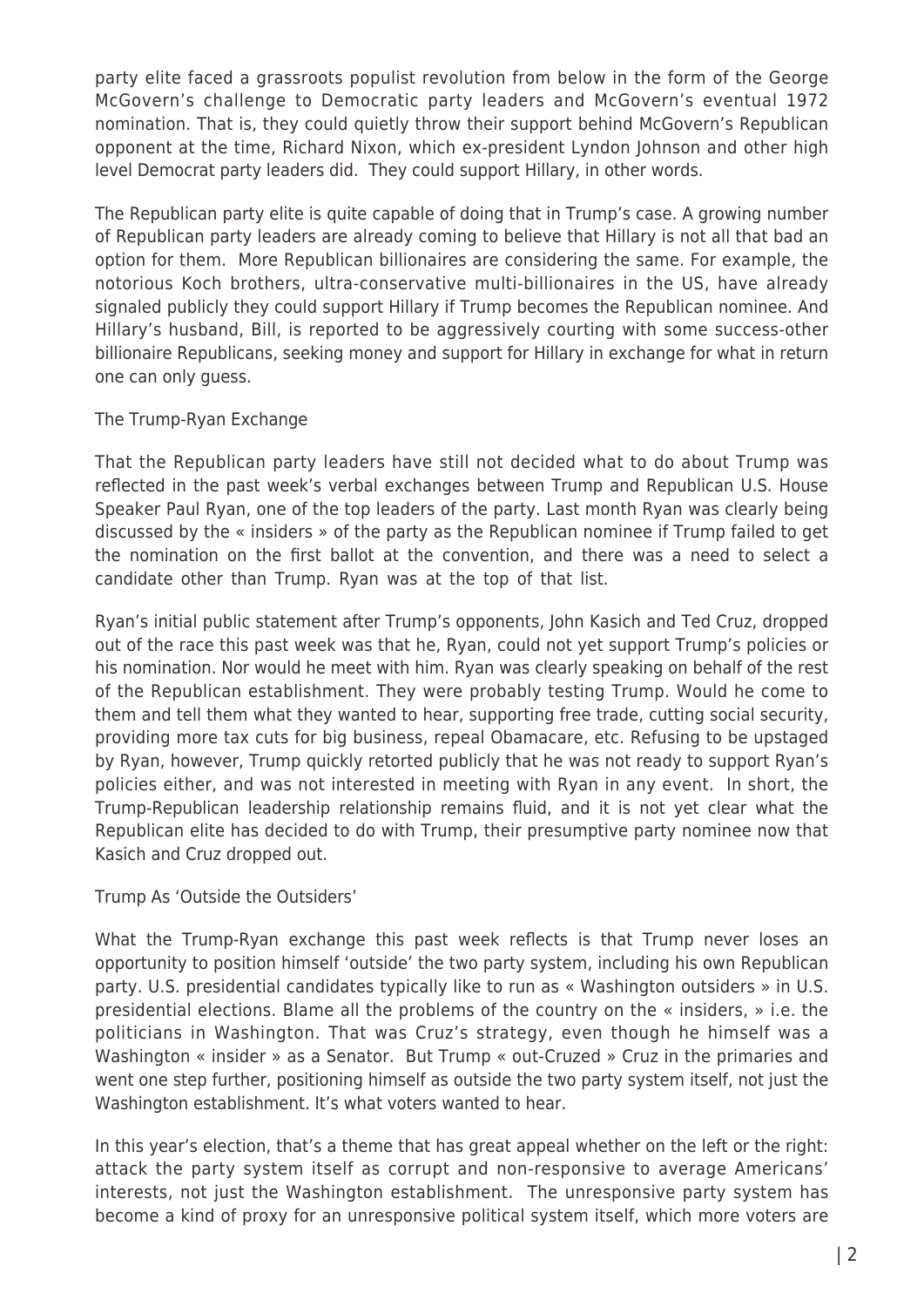coming to think is basically corrupt, both politically and economically, undemocratic, and increasingly disregarding of the needs of the majority of U.S. middle and working class households. The parties are only concerned about the interests of bankers, corporations, and the wealthiest 1 percent.

A majority of American voters — on both the left and the right — are increasingly fed up with both political parties. That has become a U.S. voter « hot button » that Trump discovered early in the campaign and has never lost an opportunity to push. Ryan and the rest of the Republican party establishment haven't quite figured that out yet. They keep playing into Trump and he wastes no opportunity to « push the button » and attack them in return as representatives and reflections of a system that is no longer responsive to average Americans. Sometimes Trump will even bait one of them, charge them with having done great harm to U.S. national security by attacking Iraq when there was no proof of weapons of mass destruction there, as in the case of Trump's accusation aimed at former president, George W. Bush; or draw out former Republican presidential candidate, John McCain, questioning his former Vietnam prisoner of war status; or some other party « elder » who was previously considered untouchable.

Every time Trump attacked a member of the Republican party establishment — whether Jeb Bush, Cruz, Rubio, or even party leaders not running against him like John McCain, Lindsey Graham, or others — he was de facto attacking the Republican party and its leaders who, with their Democrat counterparts, represent a failed party system in the mind of the U.S. voter. The Republican party elites could not — and still do not — understand why Trump is doing this. But Trump and the voters understood. And every time they criticized Trump in return for his attacks, he comes back at them declaring them part of a corrupt party system. Their criticisms don't weaken Trump; they strengthen his appeal. And the more abusive of them Trump becomes, the more it resonates with U.S. voters.

## Echoes of a Past Election

There are a number of « echoes » of past U.S. elections in this year's U.S. election. In a number of important respects, Trump's appeal is reminiscent of Reagan's back in 1980. Not because their policies are similar. But because of their unabashed attack on what they proclaim is a failed political establishment.

That appeal should not be underestimated by progressives or liberals. Trump cannot be simply disregarded as « crazy » or some kind of fascist, the latter charge only revealing how little they understand fascism let alone Trump. It is true that Trump is more brash, crude, and outlandish in his public statements and his pandering to the ignorant ultra-conservative base in the US, when compared to Reagan. All that different in tone reflects, however, is the general deterioration of U.S. public and political discourse in recent decades. Progressives and liberals today, who were not around in 1980 to experience the 1980 election, should know that Reagan in 1980 was no less « shocking » for the time with some of his extreme positions and proposals.

One of the several things that are unique in this 2016 electoral cycle is that a majority, if not a big plurality, of American voters are becoming increasingly fed up with the two party system — which is perhaps better described as two wings of a single Corporate Party of America system. Both wings, Republican and Democrat, have been flapping in unison the past 36 years, both delivering neoliberal economic policies that have been devastating average Americans' standard of living, while enriching the wealthiest 1% households and